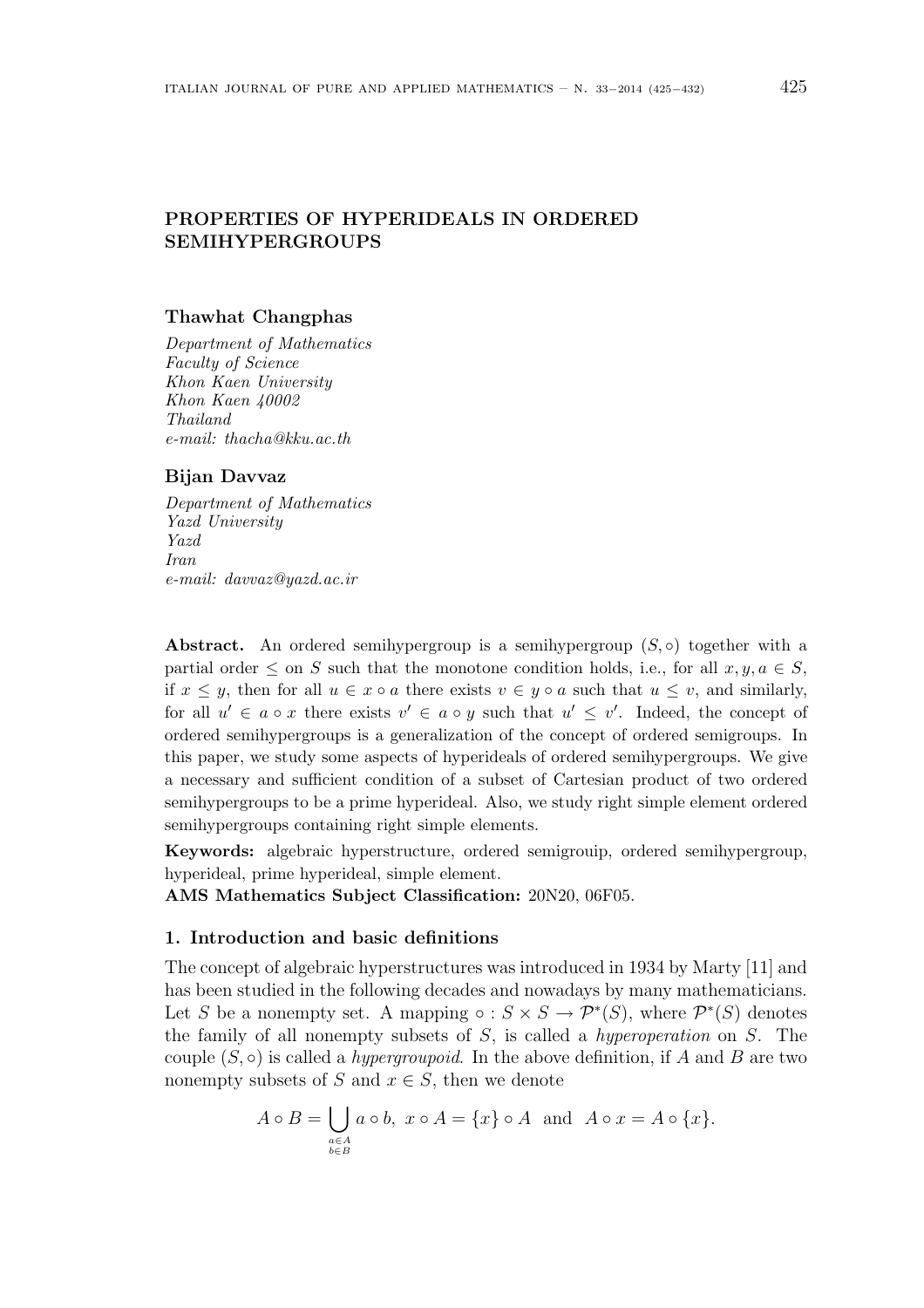A hypergroupoid  $(S, \circ)$  is called a *semihypergroup* if for every  $x, y, z \in S$ ,  $x \circ (y \circ z) = (x \circ y) \circ z$ , that is

$$
\bigcup_{u \in y \circ z} x \circ u = \bigcup_{v \in x \circ y} v \circ z.
$$

A nonempty subset A of S is called a *subsemihypergroup* if  $x \circ y \subseteq A$  for all  $x, y$ in A. Semihypergroups are studied by many authors, for example, Bonansinga and Corsini [2], Davvaz [4], [5], De Salvo et al. [6], Freni [7], Hila et al. [9], Leoreanu [14], and many others. The concept of ordering hypergroups investigated by Chvalina [3] as a special class of hypergroups and studied by him and many others. In [8], Heidari and Davvaz studied a semihypergroup  $(S, \circ)$  besides a binary relation  $\leq$ , where  $\leq$  is a partial order relation such that satisfies the monotone condition. Indeed, an *ordered semihypergroup*  $(S, \circ, \leq)$  is a semihypergroup  $(S, \circ)$  together with a partial order  $\leq$  that is *compatible* with the hyperoperation, meaning that for any  $x, y, z$  in  $S$ ,

$$
x \leq y \Rightarrow z \circ x \leq z \circ y
$$
 and  $x \circ z \leq y \circ z$ .

Here,  $z \circ x \leq z \circ y$  means for any  $a \in z \circ x$  there exists  $b \in z \circ y$  such that  $a \leq b$ . The case  $x \circ z \leq y \circ z$  is defined similarly.

**Example 1** We have  $(S, \circ, \leq)$  is an ordered semihypergroup where the hyperoperation and the order relation are defined by:

|  | $\begin{tabular}{ c c c c } \hline $\circ$ & $a$ & $b$ & $c$ \\ \hline $a$ & $a$ & $ \{a,b\}$ & $ \{a,c\}$ \\ $b$ & $a$ & $ \{a,b\}$ & $ \{a,c\}$ \\ $c$ & $a$ & $ \{a,b\}$ & $c$ \\ \hline \end{tabular}$ |  |
|--|------------------------------------------------------------------------------------------------------------------------------------------------------------------------------------------------------------|--|
|  |                                                                                                                                                                                                            |  |
|  | $\leq$ = { $(a, a), (b, b), (c, c), (a, b)$ }.                                                                                                                                                             |  |

The covering relation and the figure of S are given by:  $\prec$  = {(a, b)}

$$
\Biggr\downarrow^b \quad \ \ \circ \\
$$

 $\overline{c}$ 

**Example 2** We have  $(S, \circ, \leq)$  is an ordered semihypergroup where the hyperoperation and the order relation are defined by:

|            | $\circ \mid a$ |   |                         |
|------------|----------------|---|-------------------------|
|            | $a \mid a$     |   | ${a,b} \{a,c\} \{a,d\}$ |
|            | $b \mid a$     |   | ${a,b}$ ${a,c}$ ${a,d}$ |
| $c \mid a$ |                |   |                         |
| $d \mid a$ |                | C |                         |

 $\leq = \{(a, a), (b, b), (c, c), (d, d), (a, b)\}.$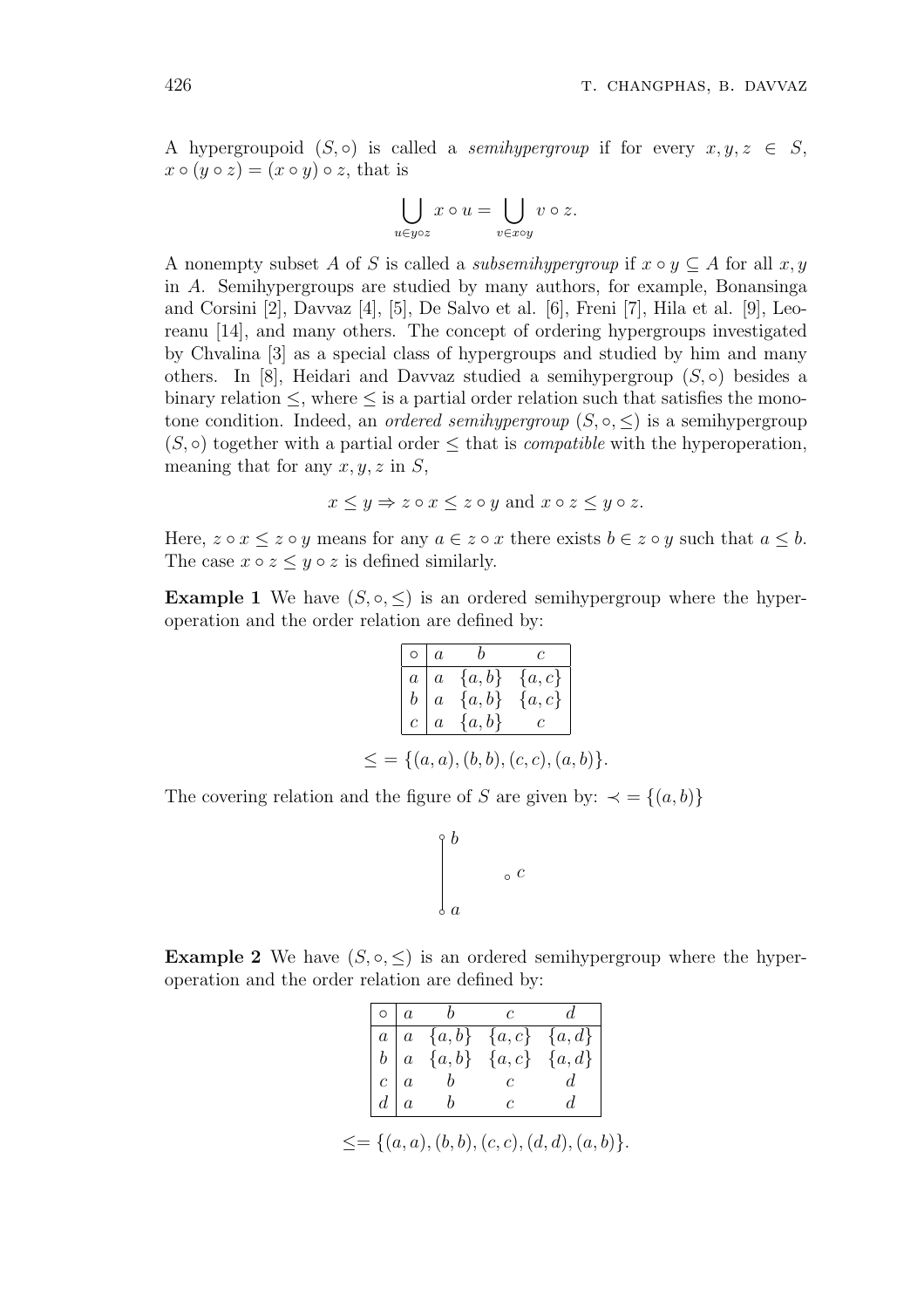The covering relation and the figure of S are given by:  $\prec$  = {(a, b)}

$$
\int_{a}^{b} \circ c \qquad \circ d
$$

Note that the concept of ordered semihypergroups is a generalization of the concept of ordered semigroups [1], [10], [13]. Indeed, every ordered semigroup is an ordered semihypergroup.

For a nonempty subset A of an ordered semihypergroup  $(S, \circ, \leq)$ , we write

$$
(A) = \{ x \in S \mid x \le a \text{ for some } a \in A \}.
$$

The following is easy to see for nonempty subsets A, B of an ordered semihypergroup  $(S, \circ, \leq)$ :

- $(1)$   $A \subset (A);$
- (2)  $A \subseteq B \Rightarrow (A] \subseteq (B);$
- (3)  $(A \circ (B) \subset (A \circ B);$
- (4)  $((A) \circ (B)] = (A \circ B);$
- (5)  $(A] \cup (B] = (A \cup B).$

Let  $(S, \circ, \leq)$  be an ordered semihypergroup. A subset A of S is called a hyperideal of S if it satisfies the following conditions:

- (1)  $x \circ y \subseteq A$  and  $y \circ x \subseteq A$  for all  $x$  in  $A$ ,  $y$  in  $S$ ;
- (2) for  $x \in A, y \in S, y \leq x$  implies  $y \in A$ .

Let  $(S, \circ, \leq_S)$  and  $(T, \circ, \leq_T)$  be two ordered semihypergroups. Under the coordinatewise multiplication, i.e.,

$$
(s_1, t_1) \star (s_2, t_2) = s_1 \circ s_2 \times t_1 \circ t_2
$$

where  $(s_1, t_1), (s_2, t_2) \in S \times T$ , the Cartesian product  $S \times T$  of S and T forms a semihypergroup. Define a partial order  $\leq$  on  $S \times T$  by

 $(s_1, t_1) \leq (s_2, t_2)$  if and only if  $s_1 \leq_S s_2$  and  $t_1 \leq_T t_2$ 

where  $(s_1, t_1), (s_2, t_2) \in S \times T$ . Then,  $(S \times T, \star, \leq)$  is an ordered semihypergroup.

## 2. Prime ideals of the Cartesian product of two ordered semihypergroups

A hyperideal P of an ordered semihypergroup  $(S, \circ, \leq)$  is said to be *prime* if  $S \setminus P$  is a subsemihypergroup of S. Note that if a hyperideal P of S is prime, then  $P \neq S$ . In this section we accept the empty set to be a prime hyperideal. Similar to the method of Petrich [15], we give a necessary and sufficient condition of a subset of Cartesian product of two ordered semihypergroups to be a prime hyperideal.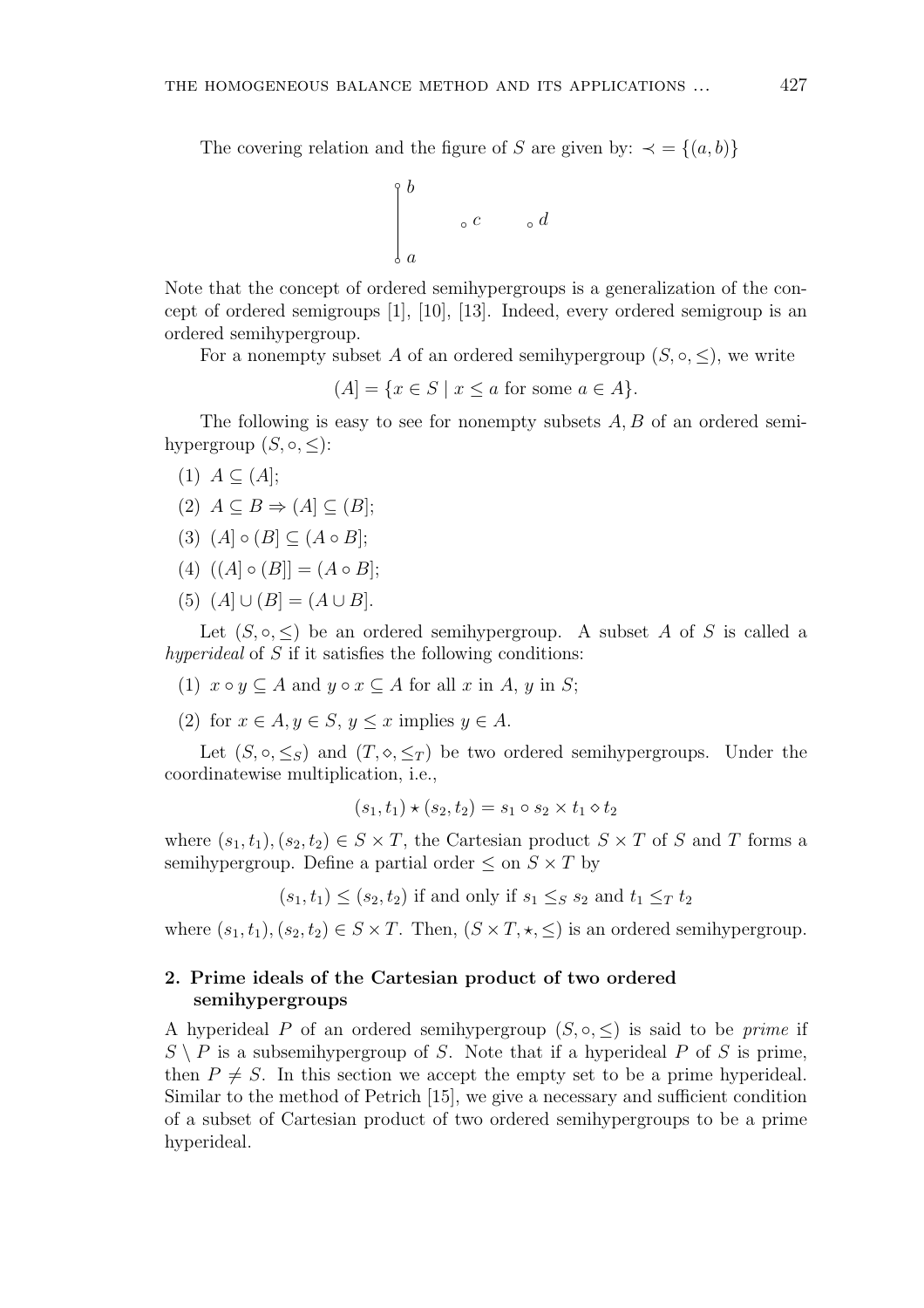**Theorem 2.1** Let  $(S, \circ, \leq_S)$  and  $(T, \circ, \leq_T)$  be ordered semihypergroups. Then, a subset L of  $S \times T$  is a prime hyperideal of  $S \times T$  if and only if there exist a prime hyperideal I of S and a prime hyperideal J of T such that  $L = (I \times T) \cup (S \times J)$ .

**Proof.** Assume that there exist a prime hyperideal I of S and a prime hyperideal J of T such that

$$
L = (I \times T) \cup (S \times J).
$$

If  $I = \emptyset$  and  $J = \emptyset$ , then  $L = \emptyset$ ; hence L is a prime hyperideal of  $S \times T$ .

Suppose that  $I \neq \emptyset$  or  $J \neq \emptyset$ . Then,  $L \neq \emptyset$ . We will show that L is a prime hyperideal of  $S \times T$ . Let  $(x, u) \in L$  and  $(y, v) \in S \times T$ . If  $x \in I$ , then  $x \circ y \subseteq I$ and  $y \circ x \subseteq I$ ; hence

$$
(x, u) \star (y, v) = x \circ y \times u \diamond v \subseteq I \times T
$$

and

$$
(y, v) \star (x, u) = y \circ x \times v \circ u \subseteq I \times T.
$$

Similarly, if  $u \in J$ , then  $(x, u) \star (y, v) \subseteq S \times J$  and  $(y, v) \star (x, u) \subseteq S \times J$ . Let  $(x, u) \in L$  and  $(y, v) \in S \times T$  be such that  $(y, v) \leq (x, u)$ , i.e.,  $y \leq_S x$ ,  $v \leq_T u$ . If  $x \in I$ , then  $y \in I$ ; hence  $(y, v) \in I \times T$ . Thus,  $(y, v) \in L$ . Similarly, if  $u \in J$ , then  $(y, v) \in L$ . Therefore, L is a hyperideal of  $S \times T$ . Next, we assert that  $(S \times T) \setminus L$ is a subsemihypergroup of  $S \times T$ . Since  $S \setminus I \neq \emptyset$  and  $T \setminus J \neq \emptyset$ , it follows that  $S \setminus I$  and  $T \setminus J$  are semihypergroups of S and of T, respectively. We have

$$
(S \times T) \setminus L = (S \setminus I) \times (T \setminus J) \neq \emptyset.
$$

Then,  $(S \setminus I) \times (T \setminus J)$  is a subsemihypergroup of  $S \times T$ . Hence, L is a prime hyperideal of  $S \times T$ .

Conversely, assume that L is a prime hyperideal of  $S \times T$ . If  $L = \emptyset$ , then  $L = (\emptyset \times T) \cup (S \times \emptyset)$ . Assume that  $(x, u) \in L$ . We assert that  $\{x\} \times T \subseteq L$  or  $S \times \{u\} \subseteq L$ . Suppose that  $\{x\} \times T \nsubseteq L$  and  $S \times \{u\} \nsubseteq L$ . Then, there exist  $v \in T$  and  $y \in S$  such that  $(x, v) \notin L$  and such that  $(y, u) \notin L$ . We have

$$
(x, v) \star (y, u) \star (x, v) \star (y, u) = x \circ y \circ x \circ y \times v \circ u \circ v \circ u
$$

and

$$
(x \circ y, v) \star (x, u) \star (y, v \diamond u) = x \circ y \circ x \circ y \times v \diamond u \diamond v \diamond u.
$$

Since  $(x, v) \star (y, u) \star (x, v) \star (y, u) \subset (S \times T) \setminus L$ , we have

$$
(x \circ y, v) \star (x, u) \star (y, v \diamond u) \subseteq (S \times T) \setminus L.
$$

But, since  $(x, u) \in L$ , we have  $(x \circ y, v) \star (x, u) \star (y, v \circ u) \subseteq L$ . This is a contradiction. Hence,,  $\{x\} \times T \subseteq L$  or  $S \times \{u\} \subseteq L$ . Let

$$
A = \{x \in S \mid \{x\} \times T \subseteq L\} \text{ and } B = \{u \in T \mid S \times \{u\} \subseteq L\},\
$$

and let

$$
I = (A)
$$
 and  $J = (B)$ .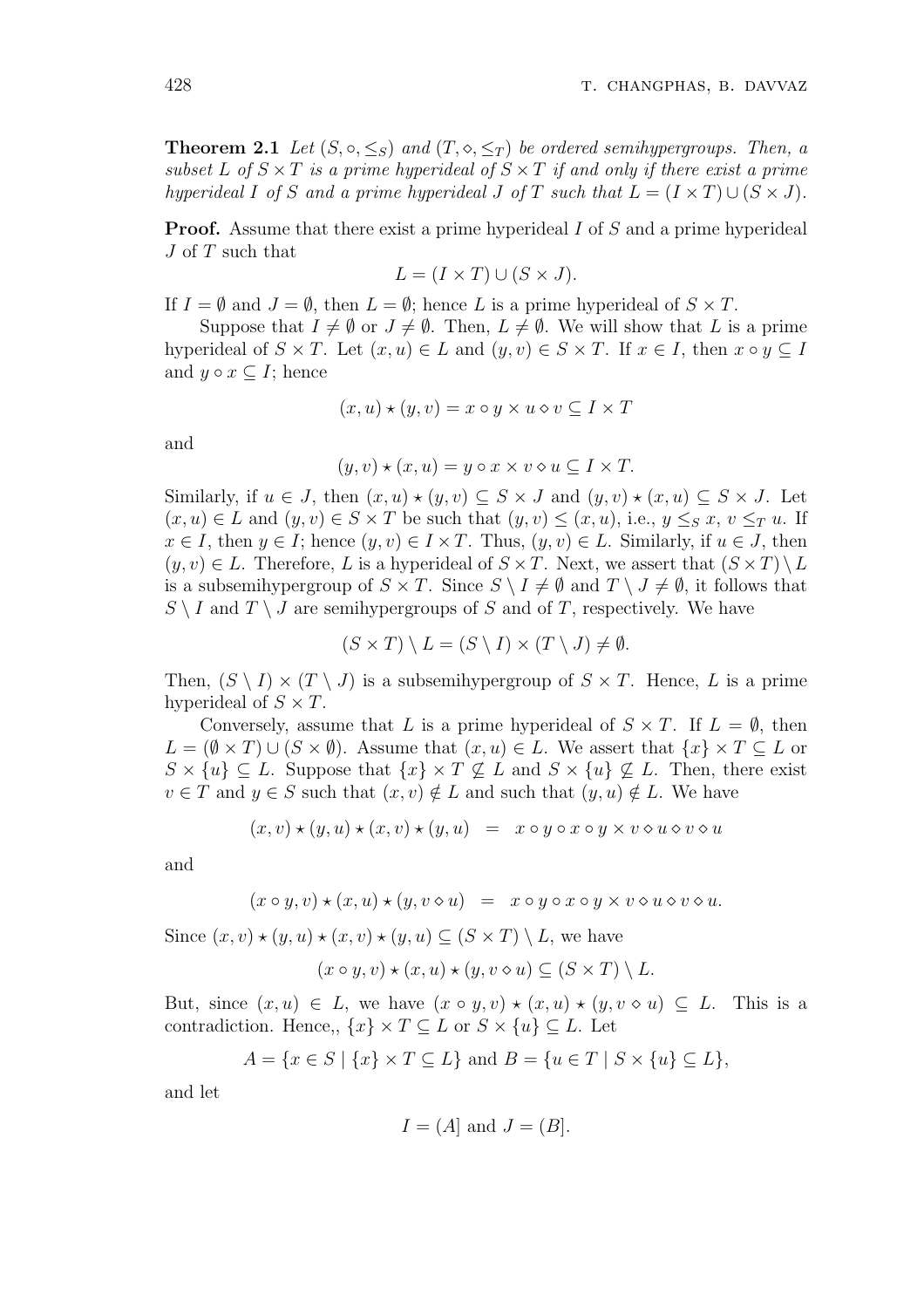Let  $(x, u) \in L$ . Then,  $\{x\} \times T \subseteq L$  or  $S \times \{u\} \subseteq L$ . Thus,  $x \in I$  or  $u \in J$ . Hence,  $(x, u) \in (I \times T) \cup (S \times J)$ . Thus,  $L \subseteq (I \times T) \cup (S \times J)$ . The reverse inclusion is clear. Hence,

$$
L = (I \times T) \cup (S \times J).
$$

We will show that  $I$  is a prime hyperideal of  $S$ . That  $J$  is a prime hyperideal of T can be proved similarly. If  $I = \emptyset$ , then I is a prime hyperideal of S. Assume that  $I \neq \emptyset$ . If  $I = S$ , then  $L = S \times T$ . This is a contradiction since L is a prime hyperideal of  $S \times T$ . Hence,  $S \setminus I \neq \emptyset$ . Similarly,  $T \setminus J \neq \emptyset$ . Let  $x, y \in S \setminus I$  and  $u \in T \setminus J$ . Then,

$$
(x, u), (y, u) \in (S \setminus I) \times (T \setminus J).
$$

Since L is prime, we have  $(S \setminus I) \times (T \setminus J)$  is a subsemihypergroup of  $S \times T$ . Since

$$
x \circ y \times u \diamond u = (x, u) \star (y, u) \subseteq (S \setminus I) \times (T \setminus J)
$$

we get  $x \circ y \subseteq S \setminus I$ . Thus,  $S \setminus I$  is a subsemihypergroup of S. Let  $x \in I, y \in S$ and  $u \in T \setminus J$ . Since  $x \in I$ ,  $(x, u) \in L$ . Since L is a hyperideal of  $S \times T$ , we have

$$
(x, u) \star (y, u) = x \circ y \times u \diamond u \subseteq L
$$

and

$$
(y, u) \star (x, u) = y \circ x \times u \circ u \subseteq L.
$$

Since  $T \setminus J$  is a subsemihypergroup, so  $u \diamond u \subseteq T \setminus J$ . Since

$$
x \circ y \times u \diamond u, y \circ x \times u \diamond u \subseteq L
$$

we obtain

$$
x \circ y \times u \diamond u, y \circ x \times u \diamond u \subseteq I \times T
$$

and hence  $x \circ y, y \circ x \subseteq I$ . It is clear that if  $x \in I$  and  $y \in S$  such that  $y \leq x$ , then  $y \in I$ . Therefore, I is a prime hyperideal of S.

Suppose that  $(S, \circ)$  and  $(T, \circ)$  are semihypergroups. Then, the Cartesian product  $S \times T$  is a semihypergroup under the coordinatewise multiplication. Define a partial order  $\leq_S$  on S by

$$
x \leq_S y
$$
 if and only if  $x = y$  for all  $x, y \in S$ .

Then, S forms an ordered semihypergroup. Similarly, T forms an ordered semihypergroup with a partial order  $\leq_T$  defined in a similar way. Using Theorem 2.1, we have the following result proved in [15].

Corollary 2.2 Let  $(S, \circ)$  and  $(T, \circ)$  be semihypergroups. Then, a subset L of  $S \times T$  is a prime hyperideal of  $S \times T$  if and only if  $L = (I \times T) \cup (S \times J)$  for some prime hyperideals I and J of S and of T, respectively.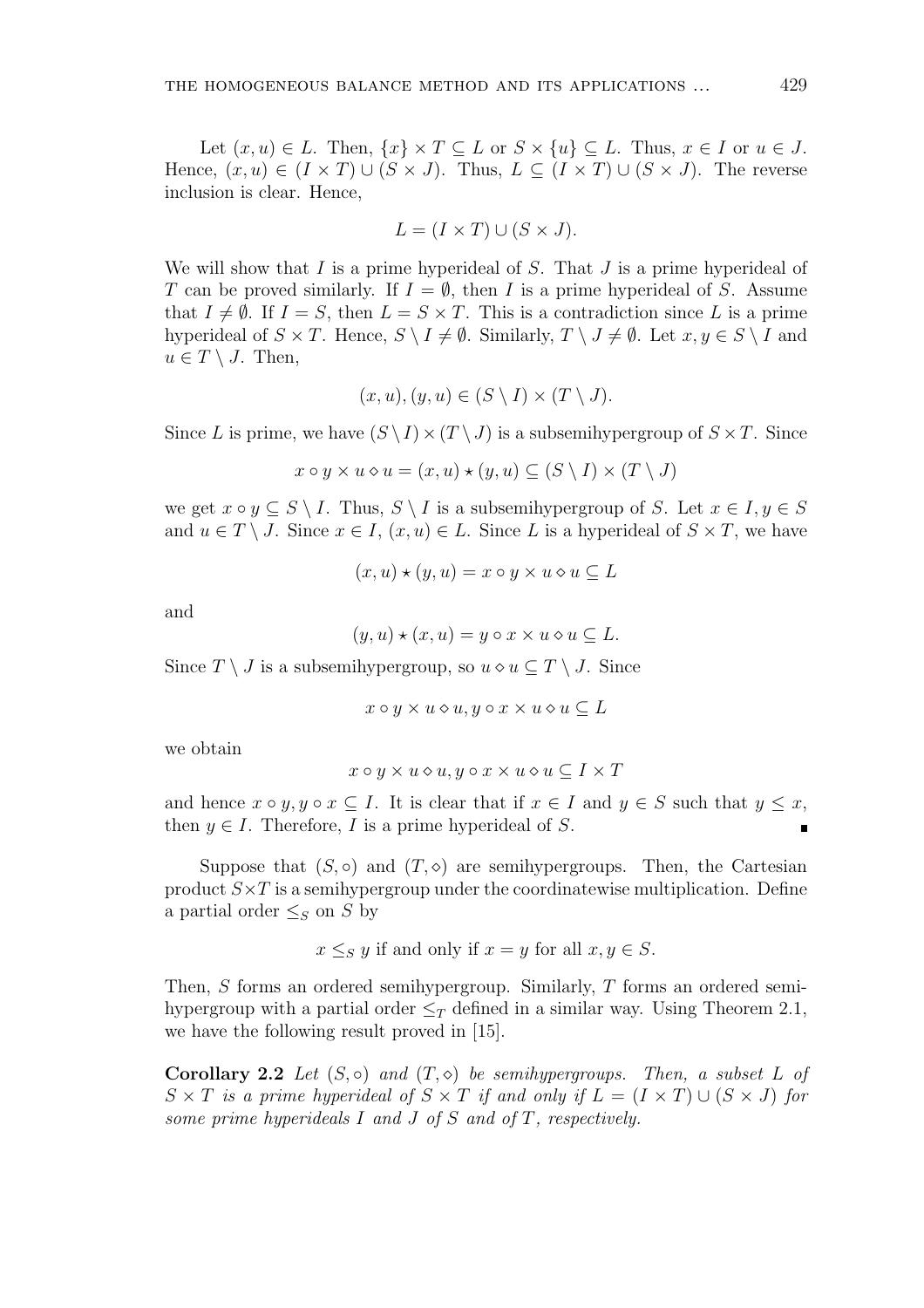#### 3. Right simple ordered semihypergroups

Let  $(S, \circ, \leq)$  be an ordered semihypergroup. An element a of S is said to be right simple if  $S = (a \circ S)$ . If S contains a right simple element then it is called a right simple element ordered semihypergroup. If every element of  $S$  is right simple, then S is called a right simple ordered semihypergroup.

**Theorem 3.1** If  $(S, \circ, \leq_S)$  and  $(T, \circ, \leq_T)$  are two right simple element ordered semihypergroups, then  $S \times T$  is a right simple element ordered semihypergroup, too. Moreover, if A and B are the sets of all right simple elements of S and of T, respectively, then  $A \times B$  is the set of all right simple elements of  $S \times T$ .

**Proof.** Assume that  $(S, \circ, \leq_S)$  and  $(T, \circ, \leq_T)$  are right simple element ordered semihypergroups with the sets of all right simple elements A and B, respectively. If  $(a, b) \in A \times B$ , then

$$
S \times T = (a \circ S] \times (b \circ T].
$$

If  $(s, t) \in S \times T$ , then  $s \in a \circ s'$  for some s' in S, and  $t \in b \circ t'$  for some t' in T. Since  $(s, t) \in a \circ s' \times b \diamond t'$ , it follows that  $\overline{a}$ 

$$
(s,t) \in \left(\bigcup_{(s,t)\in S\times T} a\circ s \times b \diamond t\right] = ((a,b)\star (S\times T)).
$$

Hence,  $(a, b)$  is a right simple element of  $S \times T$ . If  $(a, b)$  is a right simple element of  $S \times T$ , then  $\overline{\phantom{a}}$  $\overline{a}$ 

$$
S \times T = ((a, b) \star (S \times T)] = \left( \bigcup_{(s,t) \in S \times T} a \circ s \times b \diamond t \right).
$$

If  $(s,t) \in S \times T$ , then  $(s,t) \leq (u,v)$  for some  $(u,v) \in a \circ s' \times b \circ t'$  where  $s' \in S, t' \in T$ . Since

$$
s \le u \in a \circ s' \subseteq (a \circ S],
$$

we have  $s \in (a \circ S]$ , and so  $S = (a \circ S]$ .

Similarly,  $T = (b \diamond T]$ . Hence,  $(a, b) \in A \times B$ .

It is well known the following result in semigroup theory. Let  $S$  be a right simple element semigroup and let  $R$  denote the set of all right simple elements of S. Then, the following conditions holds: (1) R is a subsemigroup of S; (2) If  $S \setminus R$  is nonempty, then it is the maximal right ideal of S and is prime, too ([12]). In the following, we extend the above result based on ordered semihypergroups.

**Theorem 3.2** Let  $(S, \circ, \leq)$  be right simple element ordered semihypergroup with the set of all right simple elements R. The following statements hold:

- (1) R is a subsemihypergroup of S.
- (2) If  $S \setminus R$  is nonempty, then it is the maximal right hyperideal of S and is prime, too.

 $\blacksquare$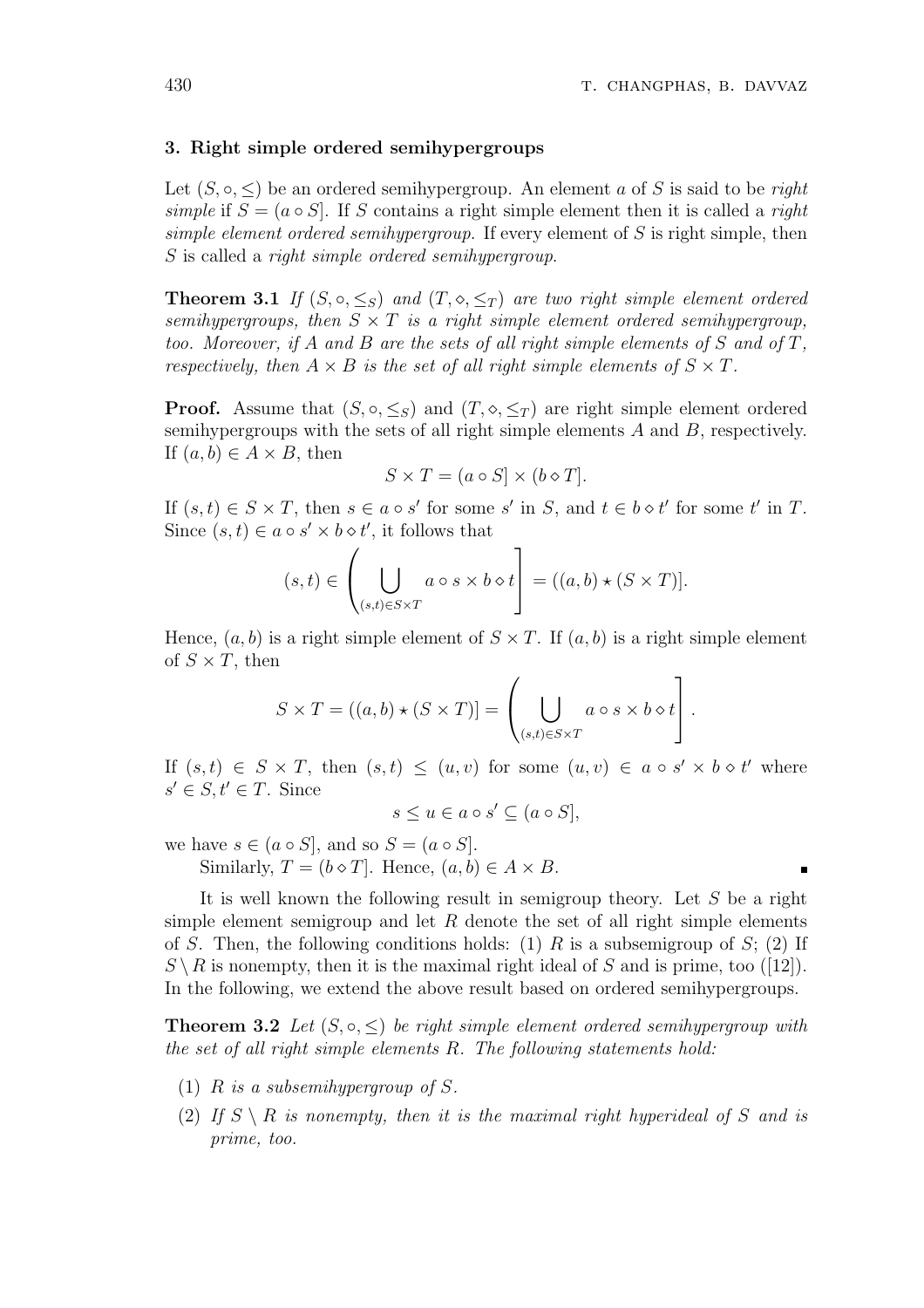**Proof.** If  $(S, \circ, \leq)$  is right simple ordered semihypergroup, then it is clear that (1) and (2) hold. Then, we assume that  $(S, \circ, \leq)$  is not a right simple ordered semihypergroup.

(1) Let  $a, b \in R$ . Since  $S = (a \circ S]$  and  $S = (b \circ S]$ , we have

$$
S = (a \circ S) = (a \circ (b \circ S)] \subseteq ((a] \circ (b \circ S)] = (a \circ b \circ S),
$$

and so  $a \circ b \subset R$ .

(2) Assume that  $S \setminus R \neq \emptyset$ . Let  $x \in S$  and  $a \in S \setminus R$ . If  $a \circ x \subseteq R$ , then  $S = (a \circ x \circ S] \subseteq (a \circ S);$  hence  $a \in R$ . This is a contradiction. Thus,  $a \circ x \subseteq S \backslash R$ . Let  $x \in S \setminus R$  and  $y \in S$  be such that  $y \leq x$ . If  $y \in R$ , then  $S = (y \circ S] \subseteq (x \circ S)$ ; hence  $x \in R$ . This is a contradiction. Thus,  $S \setminus R$  is a right hyperideal of S. Let A be a right hyperideal of S such that  $S \setminus R \subset A$ . Then, there is an element a in  $A \setminus (S \setminus R)$ . Since  $S = (a \circ S] \subseteq A$ , so  $A = S$ . By (1), it follows directly that  $S \setminus R$  is prime.

**Theorem 3.3** If an ordered semihypergroup  $(S, \circ, \leq)$  has a unique maximal right hyperideal A such that  $S \setminus A \neq (b)$  for all b in  $S \setminus A$ , then  $S \setminus A$  is the set of all right simple elements of S.

**Proof.** Let R denote the set of all right simple elements of S. Let  $a \in R$ . If  $a \in A$ , then  $S = (a \circ S] \subseteq A$ . This is a contradiction. Thus,  $R \subseteq S \setminus A$ . Let  $b \in S \setminus A$ . We have  $(b \circ S)$  is a right hyperideal of S. If  $(b \circ S) \subset S$ , then by assumption we have  $(b \circ S] \subseteq A$ ; hence  $(A \cup \{b\}]$  is a right hyperideal of S. By  $A \subset (A \cup \{b\}], S = (A \cup \{b\}].$  Hence,  $S \setminus A = (b]$ . This is a contradiction. Hence,  $(b \circ S) = S$ .

Let  $(S, \circ, \leq)$  be an ordered semihypergroup. An equivalence relation R is defined on S by

 $a\mathcal{R}b$  if and only if  $(a \cup a \circ S) = (b \cup b \circ S)$ 

for any  $a, b$  in  $S$ .

An element a of an ordered semihypersroup  $(S, \circ, \leq)$  is said to be *right regular* if  $a \in (a^2 \circ S]$ .

**Theorem 3.4** Let  $(S, \circ, \leq)$  be a right simple element ordered semihypergroup with set of all right simple elements R. Then,

- (1) R is an R-class of S:
- (2) every element of  $R$  is right regular.

**Proof.** (1) If  $a, b \in R$ , then  $S = (a \circ S)$  and  $S = (b \circ S)$ ; hence  $(a \cup a \circ S) = (b \cup b \circ S)$ . This shows that  $a\mathcal{R}b$ . Let  $x \in S$  be such that  $x\mathcal{R}a$  for some a in R. Then,  $(x \cup x \circ S) = (a \cup a \circ S) = S$ . If  $S \setminus R = \emptyset$ , then  $x \in R$ . If  $S \setminus R \neq \emptyset$  and  $x \in S \setminus R$ , then  $S = (x \cup x \circ S] \subseteq S \setminus R$ ; hence  $S = S \setminus R$ . This is a contradiction. Hence,  $x \in R$ .